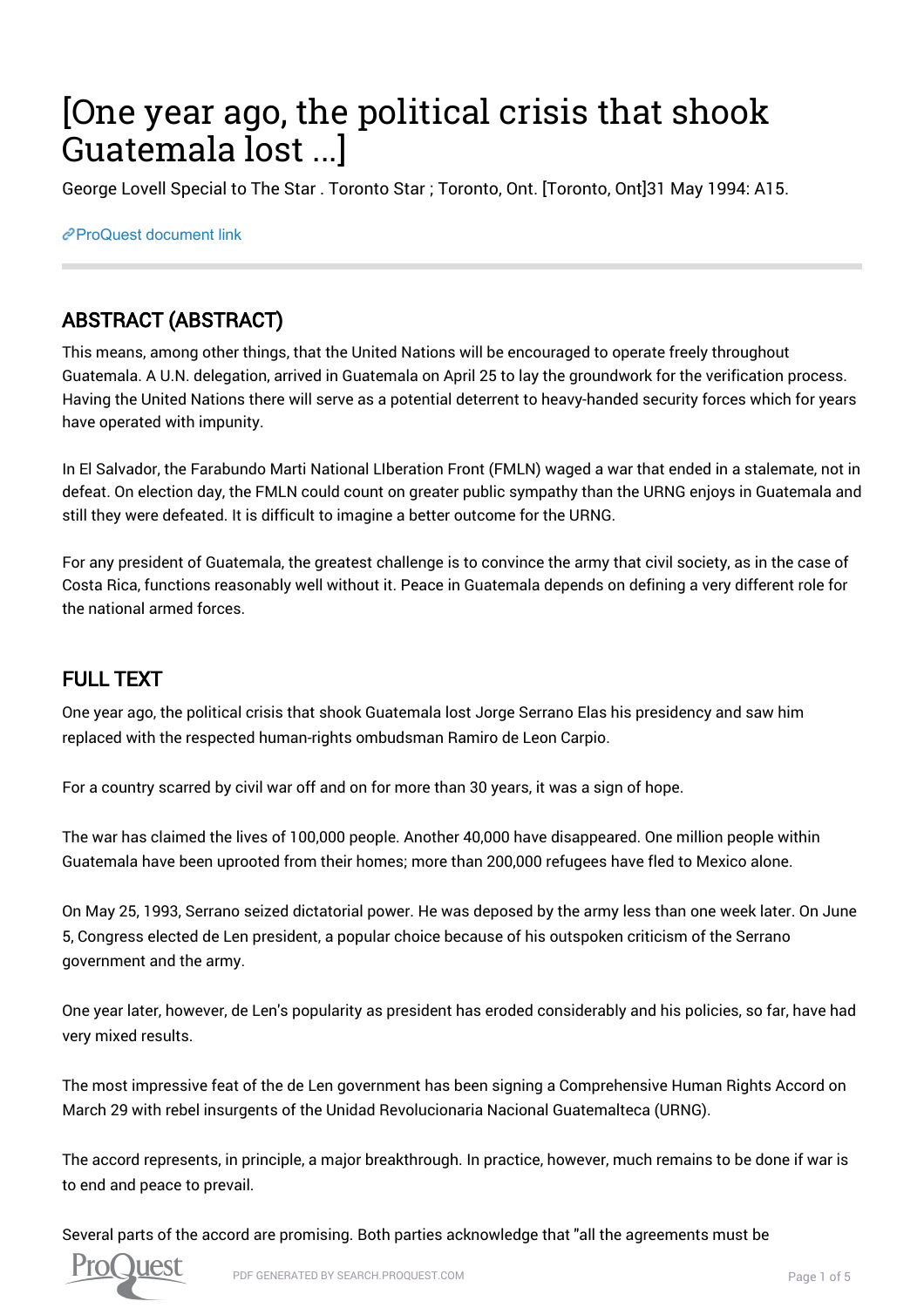accompanied by appropriate national and international verification."

This means, among other things, that the United Nations will be encouraged to operate freely throughout Guatemala. A U.N. delegation, arrived in Guatemala on April 25 to lay the groundwork for the verification process. Having the United Nations there will serve as a potential deterrent to heavy-handed security forces which for years have operated with impunity.

Still to come is a decisive test of de Len's credibility: whether the national armed forces can be held accountable for past actions. It is they, not the URNG, who have committed the worst of atrocities.

The government has agreed not to approve legislation "designed to prevent the prosecution and punishment of persons responsible for human rights violations." This suggests the Guatemalan military won't receive the amnesty protection it wants.

The president himself is in favor of establishing a Truth Commission that would, in effect, provide an official record of what happened during decades of counter-insurgency war.

The national armed forces are less enthusiastic. De Len's minister of defence, Gen. Mario Rene Enriquez Morales, has made it clear the Guatemalan military would only tolerate a Truth Commission that did not name human rights abusers.

Those who favor a Truth Commission are mindful that such investigations helped heal the wounds of war in El Salvador, Chile, and Argentina. Talks about establishing such a commission are under way.

The goals of subsequent negotiations are worthy but formidable. Issues to be discussed are: the repatriation and resettlement of displaced families; native rights; social and economic improvement; the role of the army in civil society; the transformation of the URNG from a fighting force to a political party; and constitutional and electoral reform.

Developments to date suggest that, even if consensus can be struck, the issues themselves will take a long time to resolve.

The high-profile return of about 2,500 refugees from Mexico in January, 1993, was to have been followed, between May and August that same year, by 8,000 people. Official statistics indicate that, as of January, fewer than half that number moved back to Guatemala from camps in the Mexican states of Chiapas, Campeche, and Quintana Roo.

Those who were repatriated often found themselves branded by the army and even government officials as guerrilla sympathizers and thus treated with suspicion or outright hostility.

De Len himself linked refugee families to the URNG, an unwarranted association that only serves to perpetuate a general climate of fear, distrust, and uncertainty. Being considered "subversive" in Guatemala is a label that can trigger death threats, harassment, kidnapping, torture, and murder.

Native rights are similarly intractable. Maya peoples speak more than 20 different languages and constitute about half of Guatemala's 12 million people.

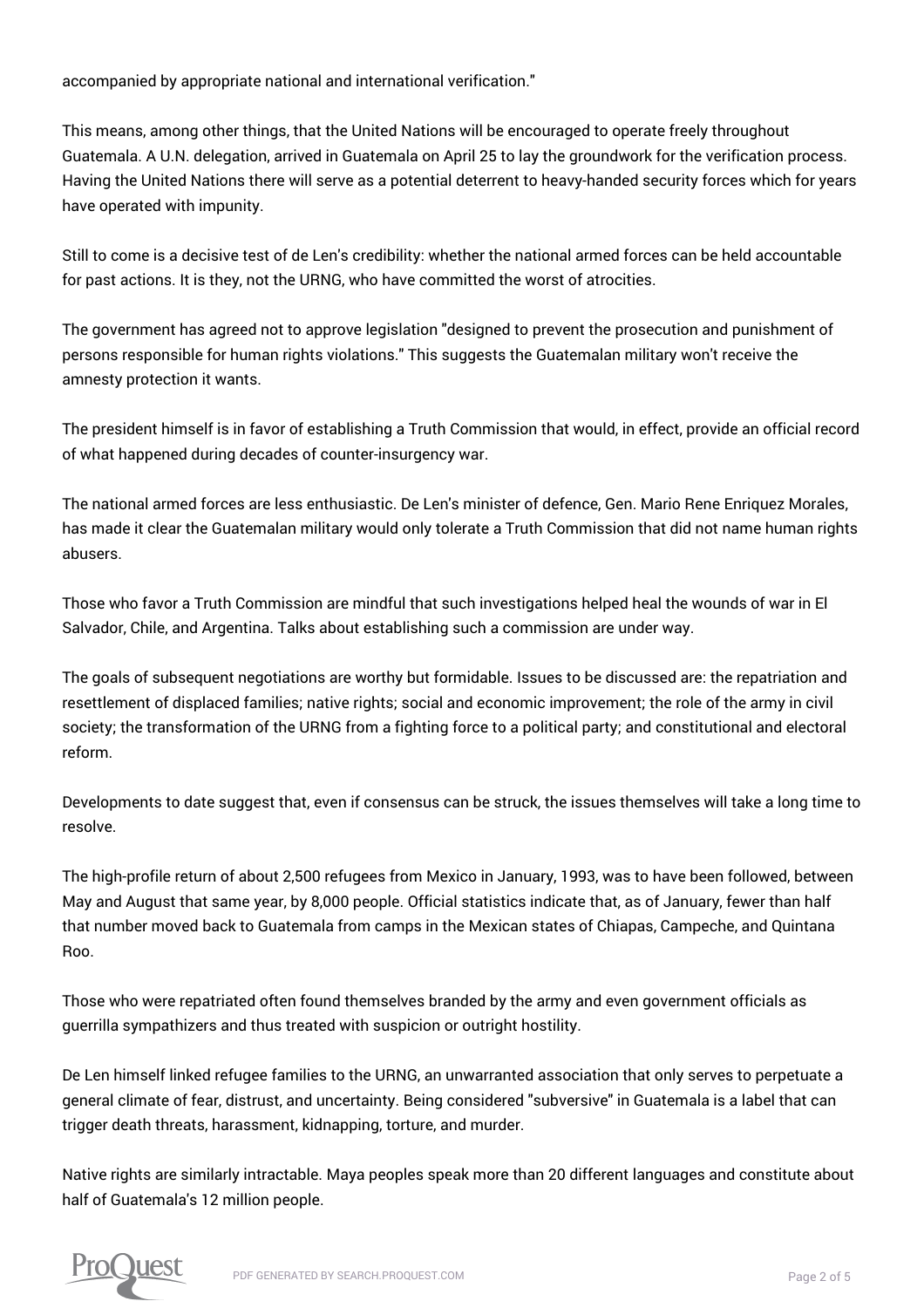In a country where any number of social indicators place Maya Indians among the most disadvantaged, their access to education is particularly unequal. Only one in four primary school students is Maya; only one in 10 secondary school students is Maya; and only one in 20 university students is Maya. Six of every 10 women in Guatemala cannot read or write. Three-quarters of non-literate women are Maya, whose schooling in rural areas is often rudimentary at best; only one girl in eight goes beyond sixth grade.

To his credit, de Len named a Maya Indian, Celestino Tay Coyoy, as minister of education, but the resources he has to work with are limited and the prejudices of the system he heads entrenched.

Equally entrenched are elite positions toward land and landholding.

Skewed patterns of land distribution lie at the heart of Guatemala's woes.

In Guatemala, 90 per cent of the farms are crowded into 16 per cent of the farming land while 2 per cent of the farms sprawl over 65 per cent of farming land. The best land is used to grow coffee, cotton, bananas, and sugar cane for export, not to feed malnourished local populations.

Eighty-five per cent of Guatemalans live in poverty, according to recent U.N. statistics, 70 per cent of them in a state of "extreme" deprivation.

The 15 per cent who live well do so not only because they enjoy the fruits of the land but because their taxes are among the lowest in Latin America. Their privileges will increase if the government goes ahead with a plan to assume private sector debts, a move which congressional president Vinicio Villar recently defended against public outcry.

Controversy also surrounds the role of the civil defence patrols, local militia established by the national armed forces in the early 1980s as part of its war against the rebels. And it is here that disappointment with de Len has been most acute.

Civil defence patrols exemplify just how much of a militarized society Guatemala is: 500,000 men perform civil defence duty, a number the army can raise to 900,000 if it needs to. Army control of civil defence patrols means that its influence extends to towns and villages throughout the country.

As human rights ombudsman, de Len was a fierce critic of civil defence patrols and advocated they be dismantled. As president, however, he insists they must be retained, despite evidence that links them directly with assaults, intimidation, illegal detentions, and assassination, especially in the countryside.

This turnabout, not surprisingly, has drawn him closer in allegiance to the army high command he once spoke out against. The army continues to be the most powerful and best organized institution in Guatemala. Its power clearly makes de Len fearful of acting in such a way that would provoke an army backlash.

Finally, major obstacles surround the dissolution of the URNG as an armed force and seem certain to slow its transformation into a political force. The rebels will be reluctant to demobilize until all aspects of the accord are working and their personal safety can be guaranteed. Then becomes the delicate business of turning clandestine backing into open support.

In El Salvador, the Farabundo Marti National LIberation Front (FMLN) waged a war that ended in a stalemate, not in

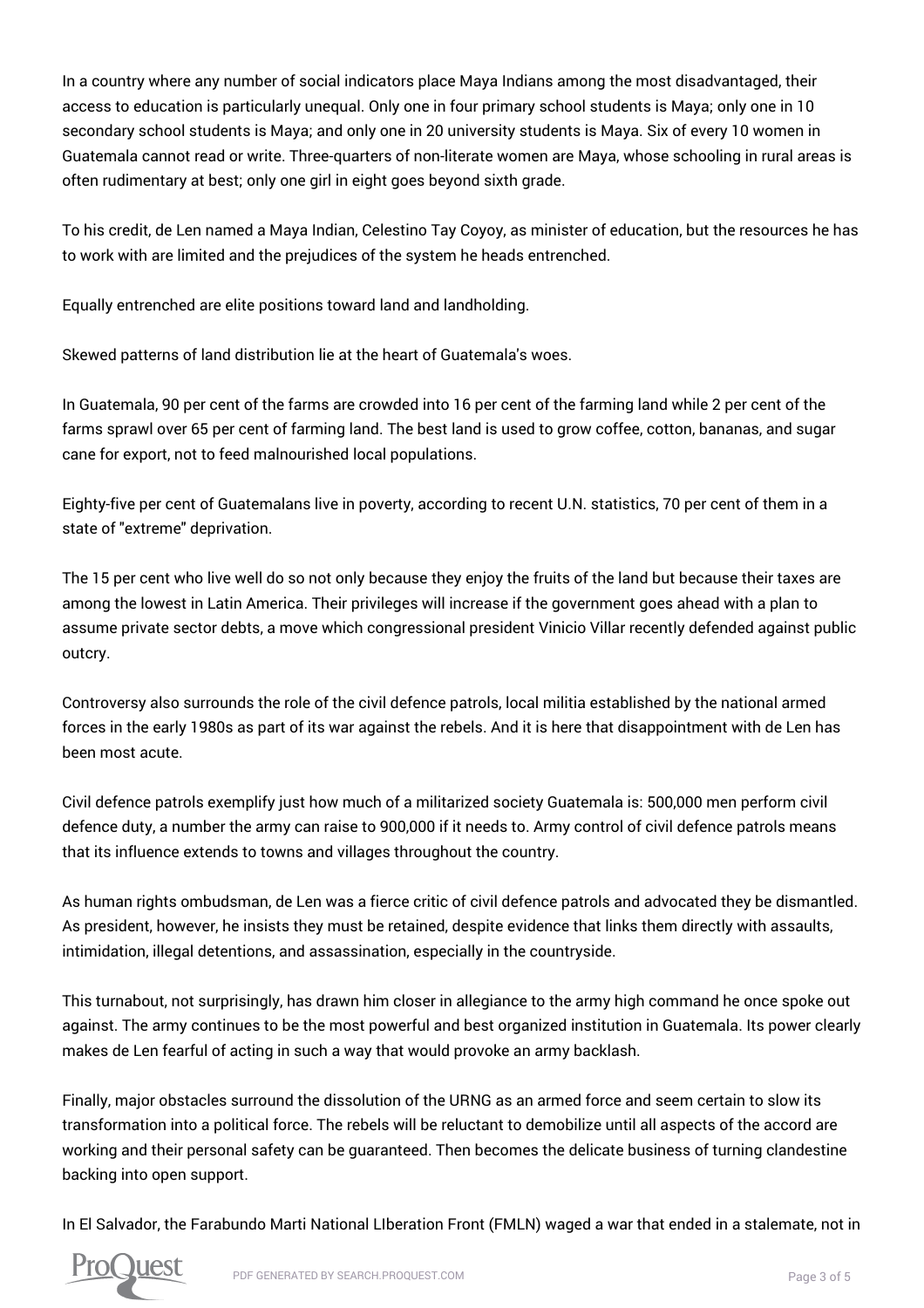defeat. On election day, the FMLN could count on greater public sympathy than the URNG enjoys in Guatemala and still they were defeated. It is difficult to imagine a better outcome for the URNG.

Also difficult to imagine politics in Guatemala without some kind of military involvement. The national armed forces, at 47,000 men the largest and most professional in Central America, are led by officers whose training cultivates politics as a legitimate military preoccupation.

For any president of Guatemala, the greatest challenge is to convince the army that civil society, as in the case of Costa Rica, functions reasonably well without it. Peace in Guatemala depends on defining a very different role for the national armed forces.

Perhaps during his second year in office, de Len will find the courage to confront the army, reduce its authority and pave the way for change.

W. George Lovell is professor of geography at Queen's University and a specialist on Guatemala.

#### Illustration

Caption: 2 photos: ARMY EVERYWHERE: A year after human-rights ombudsman Ramiro de Leon Carpio became president, (Sygma photo) army's influence still extends into towns and villages. Map: Guatemala

### DETAILS

| People:                        | Elas, Jorge Serrano de Leon Carpio, Ramiro Len, De                          |
|--------------------------------|-----------------------------------------------------------------------------|
| <b>Publication title:</b>      | Toronto Star; Toronto, Ont.                                                 |
| Pages:                         | A15                                                                         |
| Number of pages:               | $\pmb{0}$                                                                   |
| <b>Publication year:</b>       | 1994                                                                        |
| <b>Publication date:</b>       | May 31, 1994                                                                |
| Section:                       | <b>INSIGHT</b>                                                              |
| Section:                       | B                                                                           |
| <b>Publisher:</b>              | Torstar Syndication Services, a Division of Toronto Star Newspapers Limited |
| Place of publication:          | Toronto, Ont.                                                               |
| <b>Country of publication:</b> | Canada, Toronto, Ont.                                                       |
| <b>Publication subject:</b>    | General Interest Periodicals--Canada                                        |
| ISSN:                          | 03190781                                                                    |